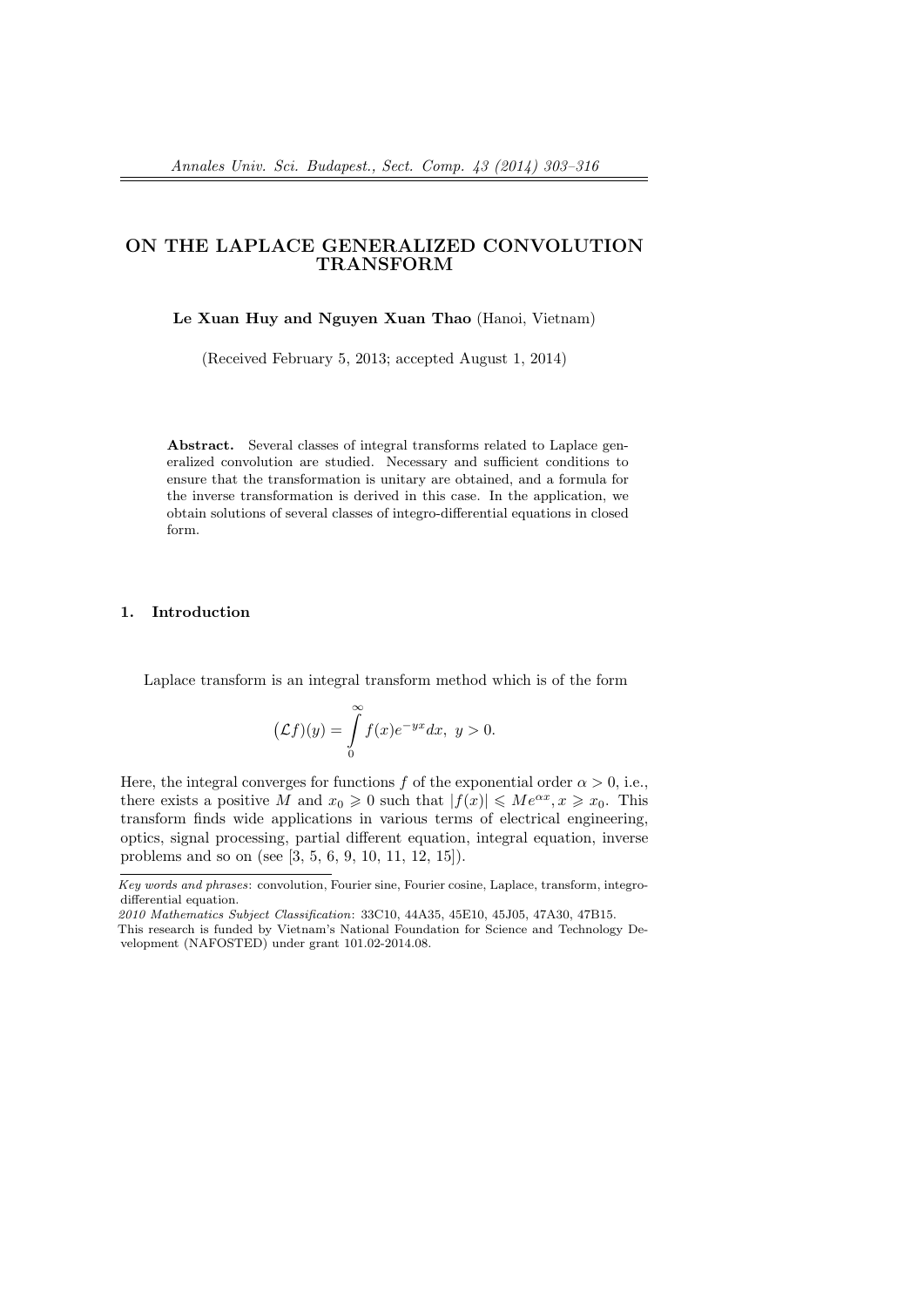Although, so far there have been many articles about convolution transforms (see [1, 2, 4, 7, 12, 13, 14, 17]). But generalized convolution transform related to the Laplace transform has not been studied. In this paper, we introduce several generalized convolutions related to Laplace transform. Then, we study classes of integral transforms related to these generalized convolutions, which are Laplace generalized convolution transforms.

This paper consists of four sections. The first section, reflects the content of the paper. The second section, we recall several fundamental notations used in this paper. The third section, we introduce several new generalized convolutions for the Fourier sine, Fourier cosine and the Laplace transforms; as well as together with the related integral transforms. The Watson's type theorem which gives the necessary and sufficient condition to ensure that the above integral transforms are unitary. Additionally, the Plancherel's type theorem is also obtained. In the final section, as application, we obtain solutions of several classes of integro-differential equations in closed form. The research is interested in  $L_2(\mathbb{R}_+)$  space and the space of functions of exponential order  $\alpha > 0$ .

## **2. Preliminaries**

The Fourier cosine and Fourier sine transforms are defined as follows (see [11, 12])

$$
(2.1) \ \ (F_c f)(y) = \sqrt{\frac{2}{\pi}} \int_0^\infty f(x) \cos xy dx = \sqrt{\frac{2}{\pi}} \frac{d}{dy} \int_0^\infty f(x) \frac{\sin xy}{x} dx, \ y > 0,
$$

$$
(2.2)\ \ (F_s f)(y) = \sqrt{\frac{2}{\pi}} \int_{0}^{\infty} f(x) \sin xy dx = \sqrt{\frac{2}{\pi}} \frac{d}{dy} \int_{0}^{\infty} f(x) \frac{1 - \cos xy}{x} dx, \ y > 0,
$$

for  $f \in L_1(\mathbb{R}_+)$ . The second integrals in (2.1) and (2.2) are also well-defined for  $f \in L_2(\mathbb{R}_+).$ 

The Fourier sine and cosine generalized convolution of *f* and *k* is defined as in  $[11]$  by

(2.3) 
$$
(f *_{1} k)(x) = \frac{1}{\sqrt{2\pi}} \int_{0}^{\infty} f(y)[k(x + y) + \text{sign}(x - y)k(|x - y|)]dy, \ x > 0,
$$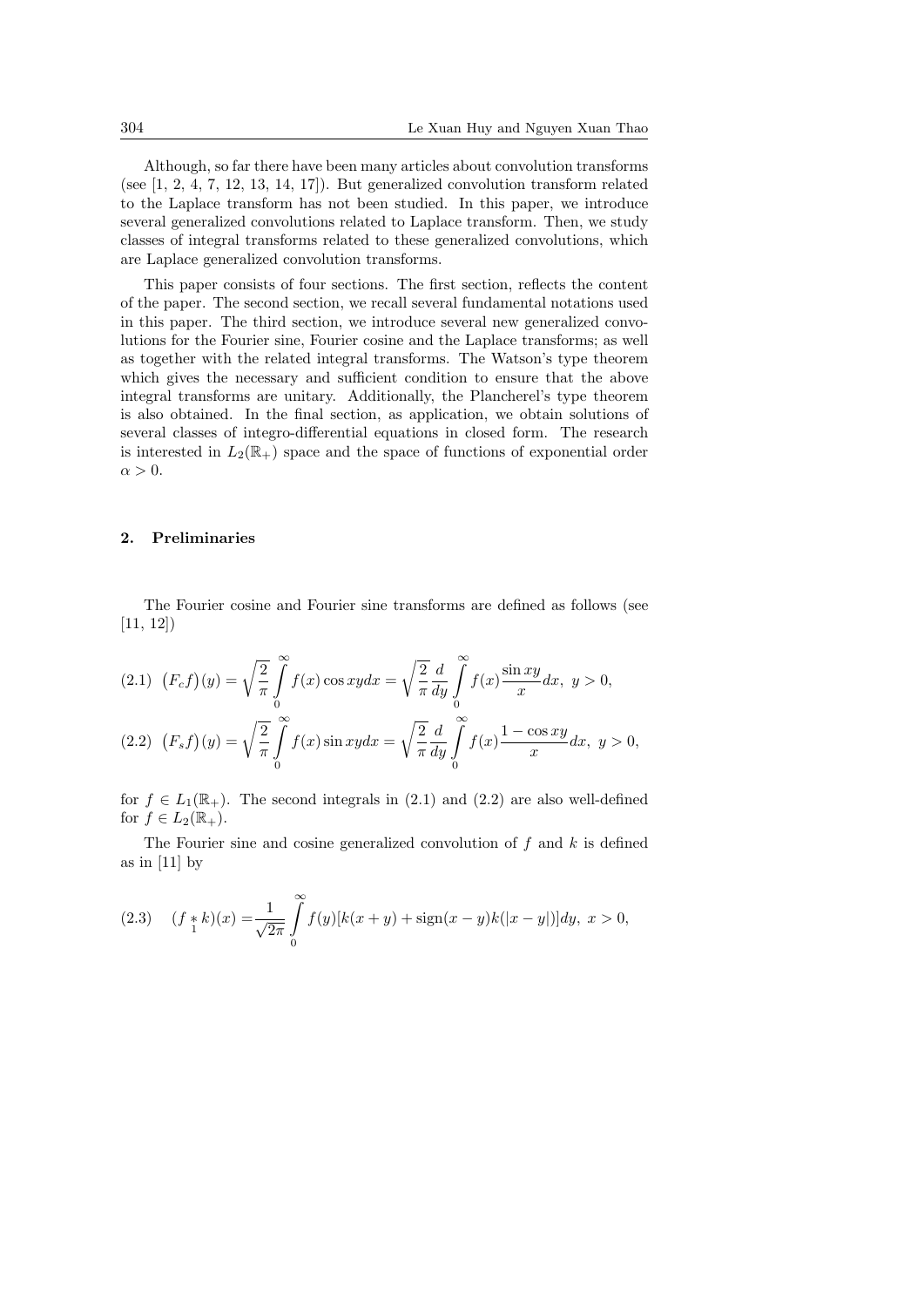which satisfies the following factorization and Parseval's type identities (see [1])

(2.4) 
$$
F_s(f * k)(y) = (F_c f)(y)(F_s k)(y), \ \forall y > 0, \ f, k \in L_2(\mathbb{R}_+),
$$

(2.5) 
$$
(f *_{1} k)(x) = F_{s}[(F_{c} f)(F_{s} k)](x), \forall x > 0, f, k \in L_{2}(\mathbb{R}_{+}).
$$

The Fourier cosine and sine generalized convolution of *f* and *k* is defined as in [8] by

(2.6) 
$$
(f *_{2} k)(x) = \frac{1}{\sqrt{2\pi}} \int_{0}^{\infty} f(y)[k(x + y) - \text{sign}(x - y)k(|x - y|)]dy, \ x > 0,
$$

which satisfies the following factorization and Parseval's type identities (see [2])

(2.7) 
$$
F_c(f * k)(y) = (F_s f)(y)(F_s k)(y), \ \forall y > 0, \ f, k \in L_2(\mathbb{R}_+),
$$

(2.8) 
$$
(f *_{2} k)(x) = F_{c}[(F_{s} f)(F_{s} k)](x), \forall x > 0, f, k \in L_{2}(\mathbb{R}_{+}).
$$

The Fourier cosine convolution of two functions *f* and *k* is defined as in [11] by

$$
(f *_{F_c} k)(x) = \frac{1}{\sqrt{2\pi}} \int_{0}^{\infty} f(y)[k(x+y) + k(|x-y|)]dy, \ \ x > 0,
$$

which satisfies the following factorization identity

(2.9) 
$$
F_c(f *_{F_c} k)(y) = (F_c f)(y) (F_c k)(y), \ \forall y > 0, \ f, k \in L_2(\mathbb{R}_+).
$$

The convolution of two functions *f* and *k* for the Laplace transform (see [5, 10])

$$
(f *_{\mathcal{L}} k)(x) = \int_{0}^{x} f(x - y)k(y)dy, \ x > 0,
$$

this convolution satisfies the factorization identity

(2.10) 
$$
\mathcal{L}(f *_{\mathcal{L}} k)(y) = (\mathcal{L}f)(y)(\mathcal{L}k)(y), y > 0.
$$

This factorization identity holds for all functions *f* and *k* of exponential order *α >* 0. Moreover, (*f ∗ L k*)(*x*) of exponential order  $\alpha > 0$  (see Theorem 2.39, p.92 in [10]).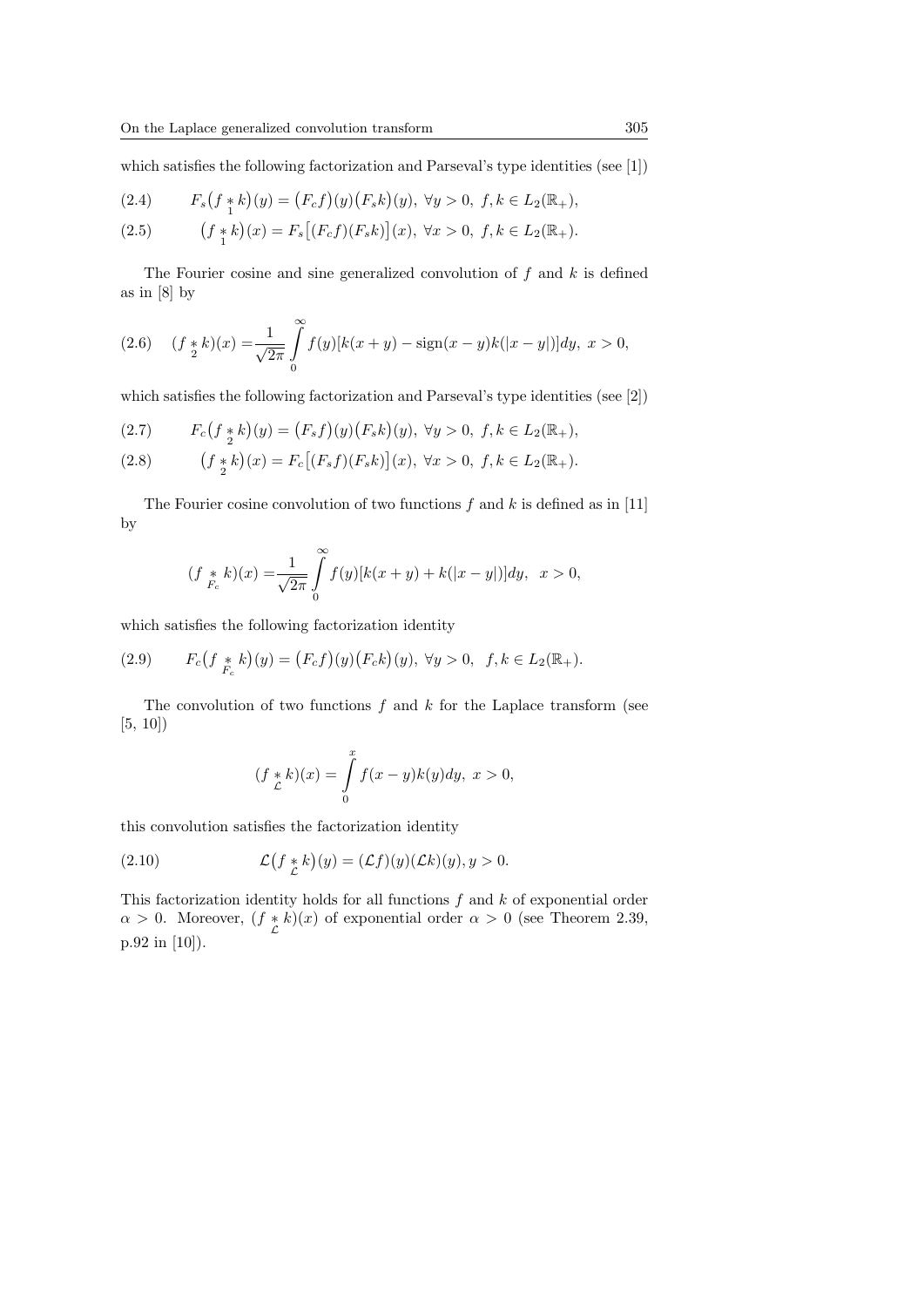## **3. The Laplace generalized convolution transform**

In this section, we introduce several new generalized convolutions related to the Laplace transform and study classes related to integral transforms.

**Definition 3.1.** *The generalized convolutions with a weight function*  $\gamma(y)$  = sin *y of two functions f, k for the Fourier sine, Fourier cosine and Laplace transforms are defined by*

$$
(f * k)_{\{\frac{1}{2}\}}(x) = \frac{1}{2\pi} \int_{0}^{\infty} \int_{0}^{\infty} \left\{ \left[ \frac{v}{v^2 + (x - 1 - u)^2} \pm \frac{v}{(v^2 + (x - 1 + u)^2} \right] \right\}
$$
  
(3.1) 
$$
- \left[ \frac{v}{v^2 + (x + 1 - u)^2} \pm \frac{v}{v^2 + (x + 1 + u)^2} \right] f(u)k(v)dudv,
$$

*where*  $x > 0$ *.* 

**Theorem 3.1.** *Suppose that*  $f(x) \in L_2(\mathbb{R}_+)$  *and*  $k(x)$  *is a function of exponential order*  $\alpha > 0$ . Then, the generalized convolutions  $(f * k)_{\{1\}} \in L_2(\mathbb{R}_+)$ *satisfy the Parseval's type identities*

(3.2) 
$$
(f * k)_{\{\frac{1}{2}\}}(x) = F_{\{\frac{s}{c}\}}\left[\pm \sin y (F_{\{\frac{c}{s}\}}f)(\mathcal{L}k)\right](x), \ \forall x > 0,
$$

*and the following factorization identities hold*

(3.3) 
$$
F_{\left\{\zeta\right\}}\left(f^{\gamma\over 4}k\right)_{\left\{\frac{1}{2}\right\}}(y)=\pm\sin y(F_{\left\{\zeta\right\}}f)(y)(\mathcal{L}k)(y), \ \ \forall y>0.
$$

**Proof.** From  $(3.1)$  and by using the formula  $(2.13.5)$  in [5]

$$
\int_{0}^{\infty} e^{-\alpha x} \cos xy dx = \frac{\alpha}{\alpha^2 + y^2}, \ \alpha > 0,
$$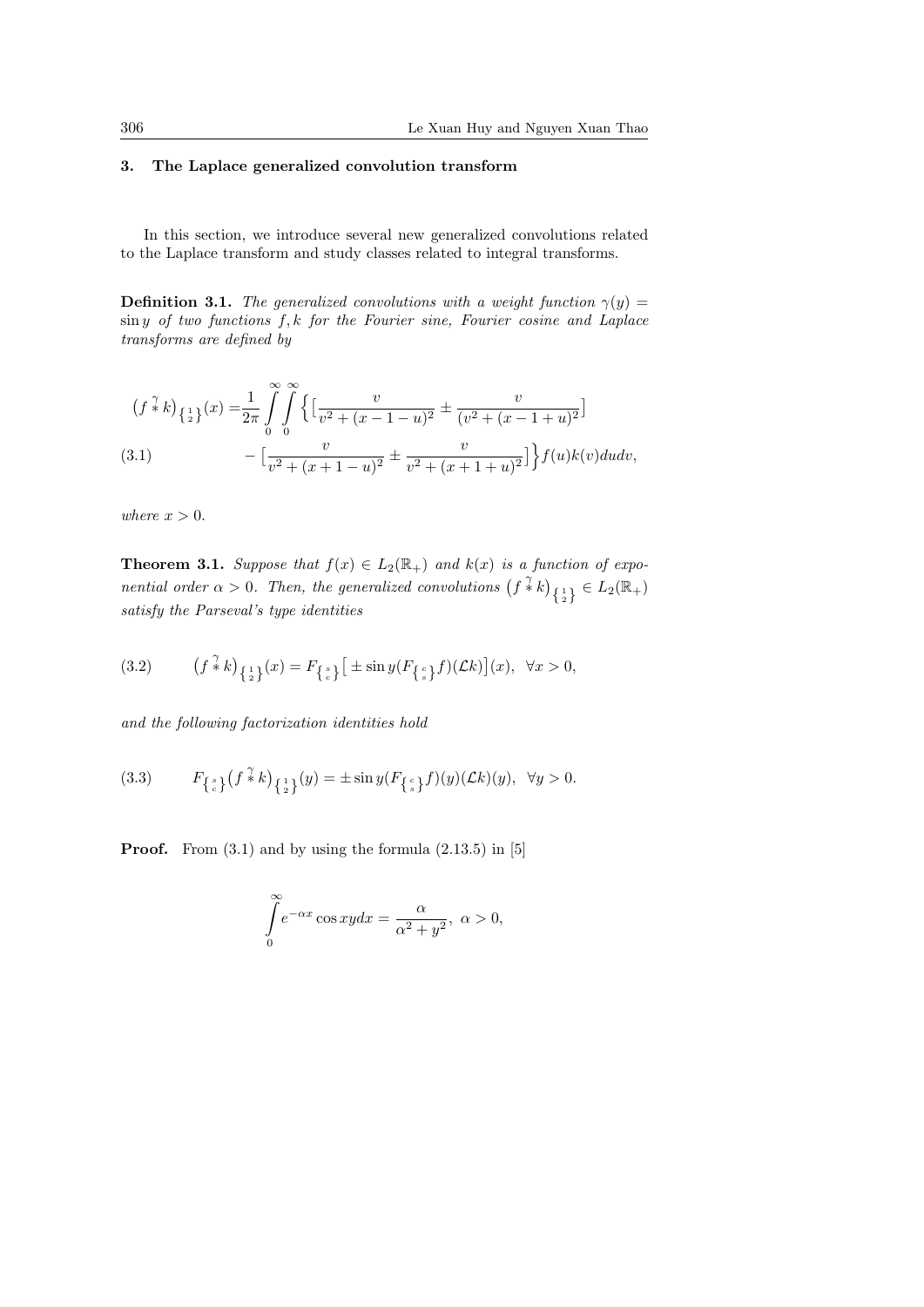we get

$$
(f * k)_{\{\frac{1}{2}\}}(x) = \frac{1}{2\pi} \int_{0}^{\infty} \int_{0}^{\infty} \int_{0}^{\infty} f(u)k(v)e^{-vy} \{ [\cos(x - 1 - u)y \pm \cos(x - 1 + u)y] - [\cos(x + 1 - u)y \pm \cos(x + 1 + u)y] \} du dv dy
$$
  

$$
= \pm \frac{2}{\pi} \int_{0}^{\infty} \int_{0}^{\infty} \int_{0}^{\infty} f(u)k(v)e^{-vy} \{\sin xy \cdot \sin y \cdot \cos uy \} du dv dy
$$
  

$$
= \pm \frac{2}{\pi} \int_{0}^{\infty} \int_{0}^{\infty} f(u) \{\cos uy \} du \cdot \int_{0}^{\infty} k(v)e^{-vy} dv] \sin y \{\sin xy \} du
$$
  

$$
= \pm \sqrt{\frac{2}{\pi}} \int_{0}^{\infty} (F_{\{\frac{c}{s}\}}f)(y)(\mathcal{L}k)(y) \sin y \{\frac{\sin xy}{\cos xy} \} dy.
$$

Therefore Parseval's type identities (3.2) hold. On the other hand,  $(Lk)(y)$  vanishes at infinity and  $f \in L_2(\mathbb{R}_+)$  therefore  $\sin y(F_{\{\frac{c}{s}\}}f)(y)(\mathcal{L}k)(y) \in L_2(\mathbb{R}_+).$ 

Combining with (3.2) we have  $(f * k)_{\{1\}\atop{2}} \in L_2(\mathbb{R}_+)$  and factorization identities (3.3) hold.

In the next part of this section, we reflect several properties of the integral transforms related to convolutions (2.3), (2.6) and generalized convolutions (3.1), namely, transformations of the form

$$
(3.4)
$$

$$
f(x) \mapsto g(x) = (T_{k_1,k_2}f)(x) = \left(1 - \frac{d^2}{dx^2}\right) \left\{ (f \stackrel{\gamma}{*} k_1)_{\{\frac{1}{2}\}}(x) + (f \stackrel{*}{\underset{\{\frac{1}{2}\}}{*}} k_2)(x) \right\},
$$
  

$$
x > 0.
$$

**Theorem 3.2** (Watson's type theorem)**.** *Suppose that k*1(*x*) *is a function of exponential order*  $\alpha > 0$  *and*  $k_2(x) \in L_2(\mathbb{R}_+),$  *then necessary and sufficient conditions to ensure that the transforms* (3.4) *are unitary on*  $L_2(\mathbb{R}_+)$  *are that* 

(3.5) 
$$
\left| \pm \sin y(\mathcal{L}k_1)(y) + (F_s k_2)(y) \right| = \frac{1}{1+y^2}.
$$

*Moreover, the inverse transforms have the form*

(3.6) 
$$
f(x) = \left(1 - \frac{d^2}{dx^2}\right) \left\{ \left(g^{\frac{\gamma}{*}} \overline{k_1}\right)_{\left\{\frac{1}{2}\right\}} (x) + \left(g^{\frac{*}{*}} \overline{k_2}\right) (x)\right\}.
$$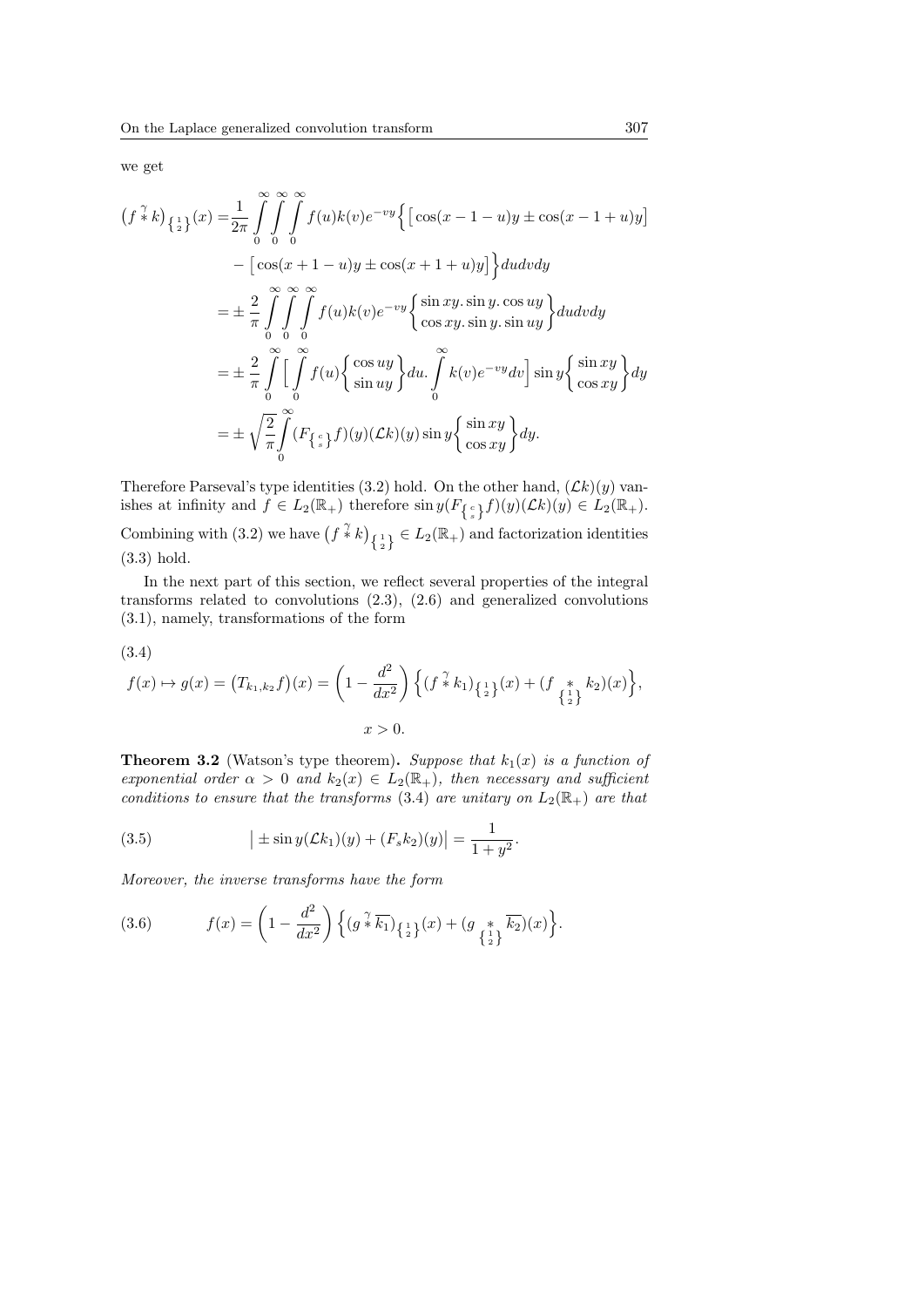**Proof.** *Necessity.* Assume that  $k_1$  and  $k_2$  satisfy conditions (3.5). We known that  $h(y)$ ,  $yh(y)$ ,  $y^2h(y) \in L_2(\mathbb{R})$  if and only if  $(Fh)(x)$ ,  $\frac{d}{dx}(Fh)(x)$ ,  $\frac{d^2}{dx^2}(Fh)(x) \in$  $L_2(\mathbb{R})$  (Theorem 68, pp.92, [12]). Moreover,

$$
\frac{d^2}{dx^2}(Fh)(x) = \frac{1}{\sqrt{2\pi}} \frac{d^2}{dx^2} \int_{-\infty}^{+\infty} h(y)e^{-ixy}dy = F[(-iy)^2h(y)](x).
$$

Specially, if *h* is an even or odd function such that  $h(y)$ ,  $y^2h(y) \in L_2(\mathbb{R}_+)$ , then the following equalities hold

(3.7) 
$$
\left(1 - \frac{d^2}{dx^2}\right) \left(F_{\left\{\frac{c}{s}\right\}}h\right)(x) = F_{\left\{\frac{c}{s}\right\}}\left[(1 + y^2)h(y)\right](x).
$$

From conditions (3.5), therefore  $\pm \sin y(\mathcal{L}k_1)(y) + (F_sk_2)(y)$  are bounded, and hence  $(1 + y^2)$  (±sin  $y(\mathcal{L}k_1)(y) + (F_s k_2)(y)$ )  $(F_{\{s\}} f)(y) \in L_2(\mathbb{R}_+)$ . Since (3.4), by using Parsevals' type properties  $(2.5)$ ,  $(2.8)$ ,  $(3.2)$ , and formula  $(3.7)$ , we have

$$
g(x) = \left(1 - \frac{d^2}{dx^2}\right) F_{\{\frac{s}{c}\}} \left[ \pm \sin y (F_{\{\frac{c}{s}\}} f)(y) (\mathcal{L}k_1)(y) + (F_{\{\frac{c}{s}\}} f)(y) (F_s k_2)(y) \right](x)
$$
  
=  $F_{\{\frac{s}{c}\}} \left[ (1 + y^2) (\pm \sin y (\mathcal{L}k_1)(y) + (F_s k_2)(y)) (F_{\{\frac{c}{s}\}} f)(y) \right](x).$ 

Therefore, the Parseval identities  $||f||_{L_2(\mathbb{R}_+)} = ||F_{\{s\}}f||_{L_2(\mathbb{R}_+)}$  and conditions (3.5) give

$$
||g||_{L_2(\mathbb{R}_+)} = ||(1+y^2)(\pm \sin y(\mathcal{L}k_1)(y) + (F_s k_2)(y))(F_{\{\frac{c}{s}\}}f)(y)||_{L_2(\mathbb{R}_+)}
$$
  
=  $||(F_{\{\frac{c}{s}\}}f)(y)||_{L_2(\mathbb{R}_+)} = ||f||_{L_2(\mathbb{R}_+)}.$ 

It shows that the transforms (3.4) are isometric.

On the other hand, since

$$
(1+y^2)(\pm \sin y(\mathcal{L}k_1)(y) + (F_s k_2)(y))(F_{\{\frac{c}{s}\}}f)(y) \in L_2(\mathbb{R}_+),
$$

we have

$$
(F_{\{s\}\,}g)(y) = (1+y^2)\big(\pm \sin y(\mathcal{L}k_1)(y) + (F_sk_2)(y)\big)(F_{\{s\}\,}f)(y).
$$

Using conditions (3.5), we have

$$
(F_{\{s\ \atop c\}}f)(y) = (1+y^2)\big(\pm \sin y(\mathcal{L}\overline{k_1})(y) + (F_s\overline{k_2})(y)\big)(F_{\{s\ \atop s\}}g)(y).
$$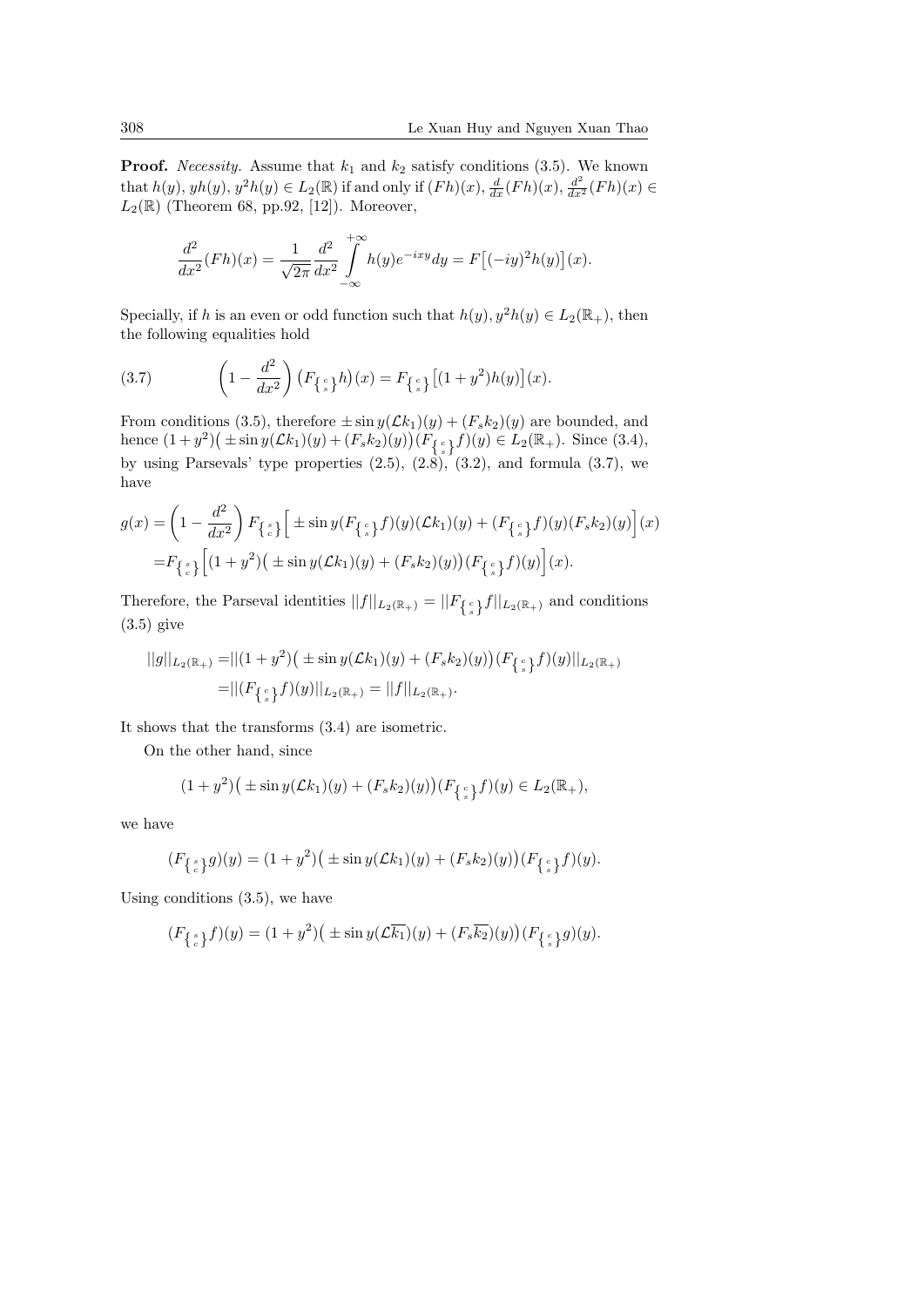Again, conditions (3.5) show that

$$
(1+y^2)\big(\pm\sin y(\mathcal{L}\overline{k_1})(y)+(F_s\overline{k_2})(y)\big)(F_{\left\{\frac{c}{s}\right\}}g)(y)\in L_2(\mathbb{R}_+).
$$

By using  $(2.5)$ ,  $(2.8)$ ,  $(3.2)$ , and formulas  $(3.7)$ , we have

$$
f(x) = F_{\begin{Bmatrix} s \\ c \end{Bmatrix}} \left[ (1 + y^2)(\pm \sin y(\mathcal{L}\overline{k_1})(y) + (F_s \overline{k_2})(y))(F_{\begin{Bmatrix} c \\ s \end{Bmatrix}}g)(y) \right]
$$
  
= 
$$
\left(1 - \frac{d^2}{dx^2}\right) F_{\begin{Bmatrix} s \\ c \end{Bmatrix}} \left[ \pm \sin y(F_{\begin{Bmatrix} c \\ s \end{Bmatrix}}g)(y)(\mathcal{L}\overline{k_1})(y) + (F_{\begin{Bmatrix} c \\ s \end{Bmatrix}}g)(y)(F_s \overline{k_2})(y) \right]
$$
  
= 
$$
\left(1 - \frac{d^2}{dx^2}\right) \left\{ (g \sqrt[2]{k_1})(x) + (g \sqrt[2]{k_2})(x) \right\}.
$$

Thus, the transforms (3.4) are unitary on  $L_2(\mathbb{R}_+)$  and the inverse transforms have the form  $(3.6)$ .

*Sufficiency.* Assume that, the transforms (3.4) are unitary on  $L_2(\mathbb{R}_+$ *.* Then the Parseval identities for Fourier cosine and sine transforms yield

$$
||g||_{L_2(\mathbb{R}_+)} = ||(1+y^2)(\pm \sin y(\mathcal{L}k_1)(y) + (F_s k_2)(y))(F_{\{\frac{c}{s}\}}f)(y)||_{L_2(\mathbb{R}_+)}
$$
  
=  $||(F_{\{\frac{c}{s}\}}f)(y)||_{L_2(\mathbb{R}_+)} = ||f||_{L_2(\mathbb{R}_+)}.$ 

Therefore, the operators  $M_{\theta}[f](y) = \theta(y)f(y)$ , here

$$
\theta(y) = (1 + y^2) \big( \pm \sin y (\mathcal{L}k_1)(y) + (F_s k_2)(y) \big)
$$

are unitary on  $L_2(\mathbb{R}_+),$  or equivalent, the conditions (3.5) hold.

**Theorem 3.3** (Plancherel's type theorem)**.** *We set*

$$
\theta_{\{\frac{1}{2}\}}(x, u, v) = \left[\frac{v}{v^2 + (x - 1 - u)^2} \pm \frac{v}{(v^2 + (x - 1 + u)^2}\right] - \left[\frac{v}{v^2 + (x + 1 - u)^2} \pm \frac{v}{v^2 + (x + 1 + u)^2}\right],
$$

*and suppose that*  $k_1(x)$  *is a function of exponential order*  $\alpha > 0$  *and two times continuously differentiable,*  $k_2(x) \in L_2(\mathbb{R}_+)$  *and two times continuously differentiable, satisfying conditions* (3.5) *and*

$$
\Theta_{\{\frac{1}{2}\}}(x, u, v) = \left(1 - \frac{d^2}{dx^2}\right) \theta_{\{\frac{1}{2}\}}(x, u, v), K_2(x) = \left(1 - \frac{d^2}{dx^2}\right) k_2(x)
$$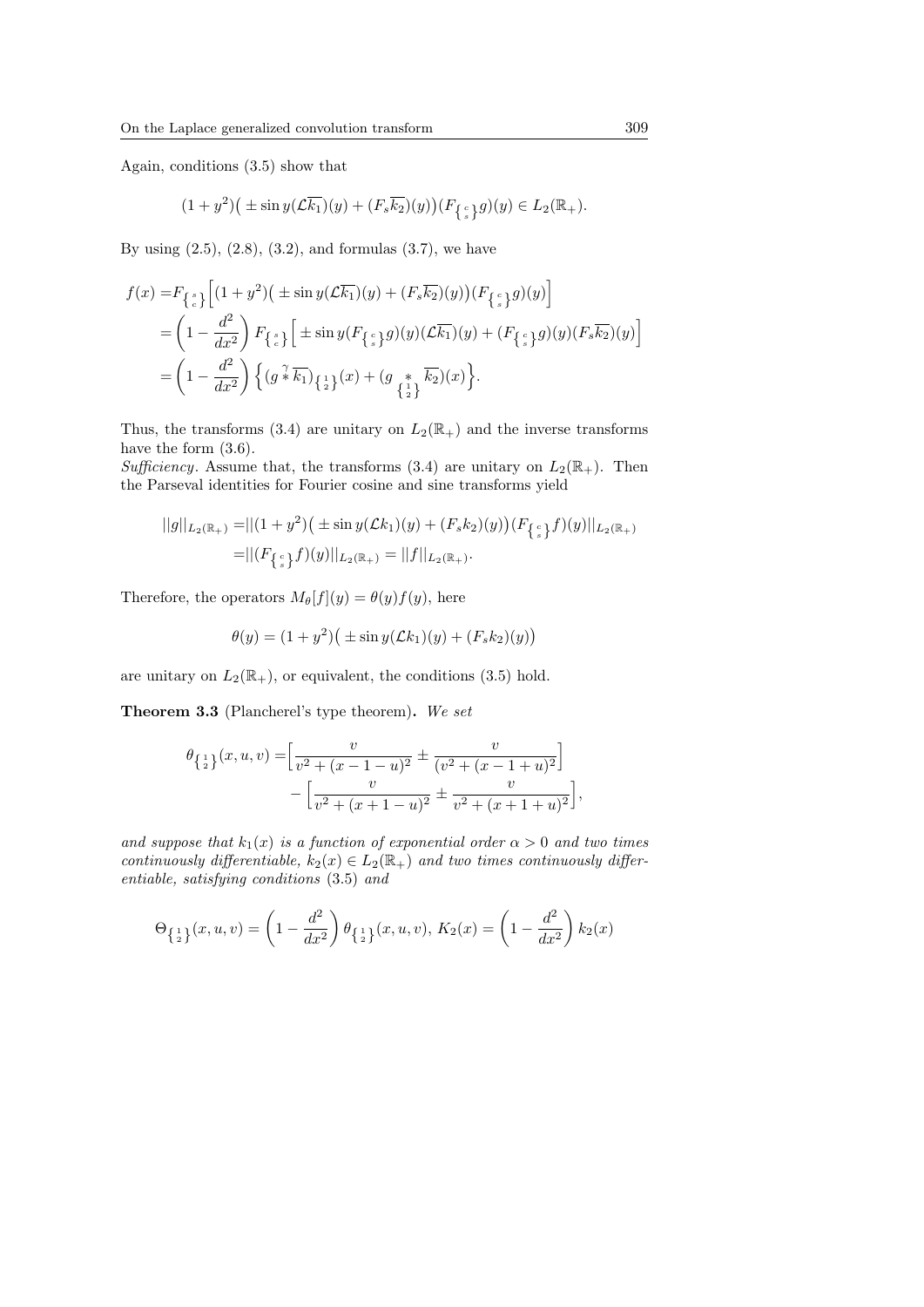*are bounded functions. Let*  $f \in L_2(\mathbb{R}_+)$  *and for each positive integer N, set* 

$$
g_N(x) = \frac{1}{2\pi} \int_{0}^{\infty} \int_{0}^{N} \Theta_{\{\frac{1}{2}\}}(x, u, v) f(u) k_1(v) du dv
$$
  
+ 
$$
\frac{1}{\sqrt{2\pi}} \int_{0}^{N} f(u) [K_2(x+u) \pm \text{sign}(x-u) K_2(|x-u|)] du.
$$

*Then:*

*1)* We have  $g_N \in L_2(\mathbb{R}_+),$  and if  $N \to \infty$  then  $g_N$  converges in  $L_2(\mathbb{R}_+)$  norm *to a function*  $g \in L_2(\mathbb{R}_+)$  *with*  $||g||_{L_2(\mathbb{R}_+)} = ||f||_{L_2(\mathbb{R}_+)}$ . *2)* Set  $g^N = g.\chi(0,N)$ , then

$$
f_N(x) = \frac{1}{2\pi} \int_{0}^{\infty} \int_{0}^{\infty} \Theta_{\left\{\frac{1}{2}\right\}}(x, u, v) g^N(u) \overline{k_1}(v) du dv
$$
  
+ 
$$
\frac{1}{\sqrt{2\pi}} \int_{0}^{\infty} g^N(u) \left[ \overline{K_2}(x+u) \pm \text{sign}(x-y) \overline{K_2}(|x-u|) \right] du,
$$

*also belong to*  $L_2(\mathbb{R}_+)$ *, and if*  $N \to \infty$  *then*  $f_N$  *converges in norm to*  $f$ *.* 

**Proof.** Because of the definitions of  $f_N$  and  $g_N$ , these integrals are over finite intervals and therefore converge. Set  $f^N = f.\chi(0,N)$ , we have

$$
g_N(x) = \frac{1}{2\pi} \int_{0}^{\infty} \int_{0}^{N} \Theta_{\{\frac{1}{2}\}}(x, u, v) f(u) k_1(v) du dv
$$
  
+ 
$$
\frac{1}{\sqrt{2\pi}} \int_{0}^{N} f(u) [K_2(x + u) \pm \text{sign}(x - u) K_2(|x - u|)] du
$$
  
= 
$$
\left(1 - \frac{d^2}{dx^2}\right) \left\{\frac{1}{2\pi} \int_{0}^{\infty} \int_{0}^{\infty} \theta_{\{\frac{1}{2}\}}(x, u, v) f^N(u) k_1(v) du dv + \frac{1}{\sqrt{2\pi}} \int_{0}^{\infty} f^N(u) [k_2(x + u) \pm \text{sign}(x - u) k_2(|x - u|)] du \right\}.
$$

In view of Watson's type theorem, we conclude that  $g_N \in L_2(\mathbb{R}_+)$ . Let *g* be the transform of *f* under transformations (3.4), we have  $||g||_{L_2(\mathbb{R}_+)} = ||f||_{L_2(\mathbb{R}_+)},$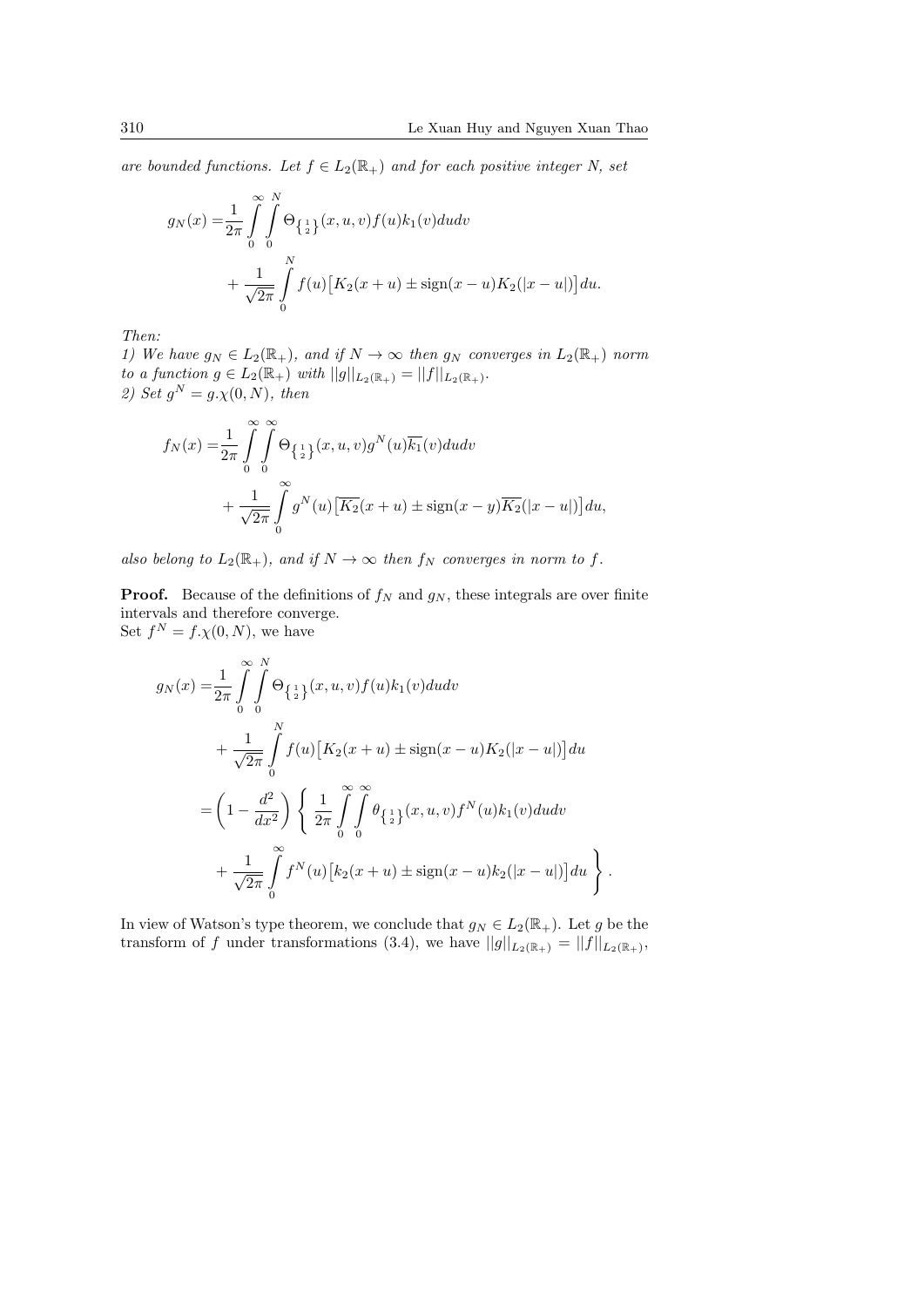and the reciprocal formulas (3.6) hold. We have

$$
(g - g_N)(x) = \left(1 - \frac{d^2}{dx^2}\right) \left\{\frac{1}{2\pi} \int_{0}^{\infty} \int_{0}^{\infty} \theta_{\{\frac{1}{2}\}}(x, u, v)(f - f^N)(u)k_1(v)dudv + \frac{1}{\sqrt{2\pi}} \int_{0}^{\infty} (f - f^N)(u)[k_2(x + u) \pm \text{sign}(x - u)k_2(|x - u|)]du\right\}
$$

By using Watson's type theorem, we get  $(g - g_N)(x) \in L_2(\mathbb{R}_+)$  and

$$
||g - g_N||_{L_2(\mathbb{R}_+)} = ||f - f^N||_{L_2(\mathbb{R}_+)}.
$$

Since  $||g - g_N||_{L_2(\mathbb{R}_+)} \to 0$  as  $N \to \infty$  then  $g_N$  converges in  $L_2(\mathbb{R}_+)$  norm to  $g \in L_2(\mathbb{R}_+).$ 

Similarly, one can obtain the second part of the theorem.

The following example shows the existence  $k_1$  and  $k_2$  which satisfy conditions (3.5).

## **Example 1.**

We choose  $k_1(x) = i \sin x$  is a function of exponential order  $\alpha > 0$ , by using  $(3.2.9)$  in [5], we have

(3.8) 
$$
(\mathcal{L}k_1)(y) = \frac{i}{1+y^2}.
$$

We choose the function  $k_2(x) \in L_2(\mathbb{R}_+)$  such that

(3.9) 
$$
(F_s k_2)(y) = \frac{\cos y}{1 + y^2}.
$$

By using  $(2.2.14)$  in [5], we have

$$
k_2(x) = F_s \left[ \frac{\cos y}{1 + y^2} \right] = \frac{1}{\sqrt{2\pi}} \int_0^\infty \frac{\sin y(x + 1) + \sin y(x - 1)}{1 + y^2} dy
$$
  
= 
$$
\frac{1}{2\sqrt{2\pi}} \left[ e^{-(x+1)} \overline{E} i(x + 1) - e^{(x+1)} E i(-x - 1) + e^{-(x-1)} \overline{E} i(x - 1) - e^{(x-1)} E i(-x + 1) \right] \in L_2(\mathbb{R}_+),
$$

here, for real nonzero values of  $x$ , the exponential integral  $Ei(x)$  is defined as (see [5])

$$
Ei(x) = \int_{-\infty}^{x} \frac{e^t}{t} dt.
$$

*.*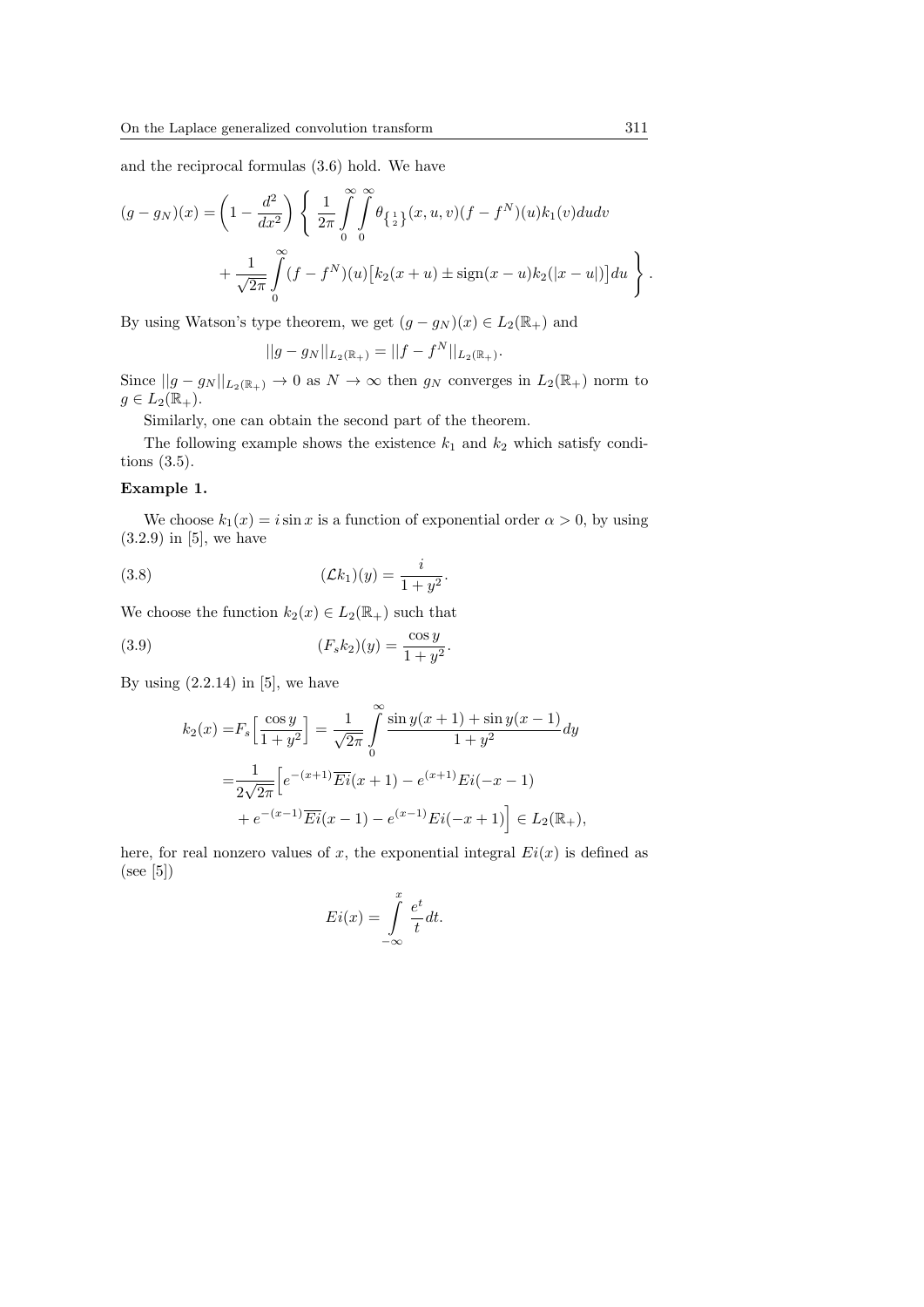When, since (3.8), (3.9), therefore conditions (3.5) are satisfied, i.e.,

$$
\left| \pm \sin y(\mathcal{L}k_1)(y) + (F_s k_2)(y) \right| = \frac{1}{1+y^2}.
$$

### **4. A class of integro-differential equations**

Not many integro-differential equations can be solved in closed form. In this section, we consider the following integro-differential equations related to the transforms (3.4)

(4.1) 
$$
f(x) + \frac{d}{dx}(T_{\varphi,\psi}f)(x) = g(x), \ x > 0.
$$

Here,  $\varphi(x) = (\varphi_1 * \varphi_2)(x)$ ,  $\varphi_1$  is given function of exponential order  $\alpha > 0$ ,  $\varphi_2(x) = (\sin t * \sin t)(x)$  and  $\psi(x) = (\operatorname{sech} t * \psi_1)(x), \psi_1(x) \in L_2(\mathbb{R}_+).$  *g*(*x*) is given function in  $L_2(\mathbb{R}_+)$ , and  $f(x)$  is unknown function.

**Theorem 4.1.** *Suppose the following conditions hold*

(4.2) 
$$
1 + (y + y^{3}) \left[ \sin y (\mathcal{L} \varphi)(y) \pm (F_{s} \psi)(y) \right] \neq 0, \ \forall y > 0.
$$

*Then equations* (4.1) *have unique solutions in*  $L_2(\mathbb{R}_+)$ *. Moreover, the solutions can be presented in closed form as follows*

$$
f(x) = g(x) - \left(q \underset{\left\{\begin{smallmatrix} F_c \\ 1 \end{smallmatrix}\right\}}{\ast} g\right)(x),
$$

*where*  $q(x) \in L_2(\mathbb{R}_+)$  *is defined by* 

$$
(F_c q)(y) = \frac{(y+y^3)\big[\sin y(\mathcal{L}\varphi)(y) \pm (F_s \psi)(y)\big]}{1+(y+y^3)\big[\sin y(\mathcal{L}\varphi)(y) \pm (F_s \psi)(y)\big]}.
$$

**Proof.** The equations  $(4.1)$  can be rewritten in the form

(4.3) 
$$
f(x) + \left(\frac{d}{dx} - \frac{d^3}{dx^3}\right) \left[ (f^{\gamma} \varphi)_{\{\frac{1}{2}\}}(x) + (f^{\gamma} \psi)(x) \right] = g(x).
$$

By using Parseval's type identities (3.2), (2.5) and (2.8), we have

$$
(4.4)
$$

$$
\left(\frac{d}{dx} - \frac{d^3}{dx^3}\right) \left(f \ast \varphi\right)_{\left\{\frac{1}{2}\right\}}(x) = \left(\frac{d}{dx} - \frac{d^3}{dx^3}\right) F_{\left\{\frac{s}{c}\right\}}\left[\left(\pm \sin y F_{\left\{\frac{c}{s}\right\}} f\right) (\mathcal{L}\varphi)\right](x)
$$
  
=  $F_{\left\{\frac{c}{s}\right\}}\left[(y+y^3)\sin y (F_{\left\{\frac{c}{s}\right\}} f) (\mathcal{L}\varphi)\right](x),$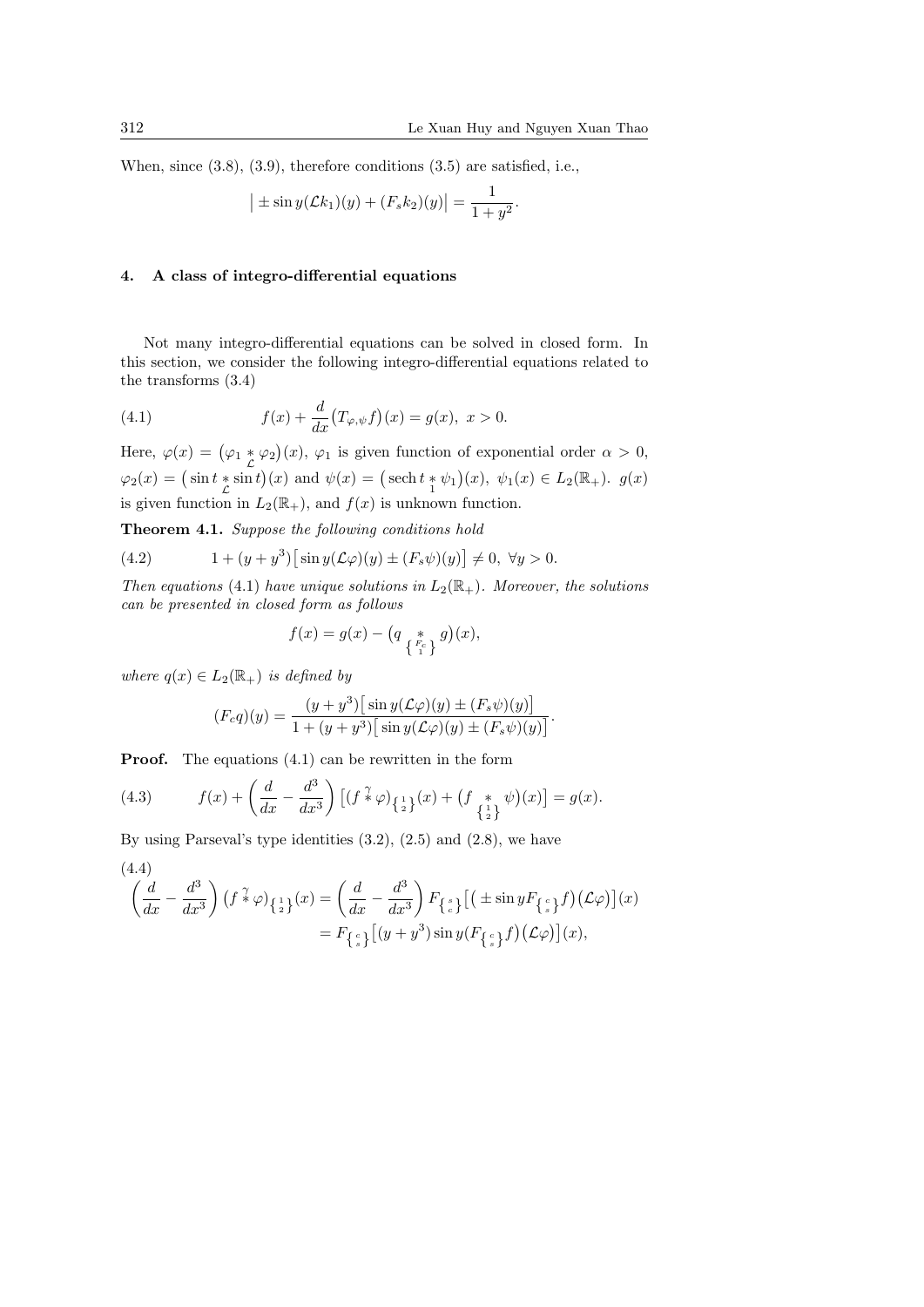and

$$
(4.5) \quad \left(\frac{d}{dx} - \frac{d^3}{dx^3}\right) \left(f_{\begin{array}{c} * \\ \{2\} \end{array}} \psi\right)(x) = \left(\frac{d}{dx} - \frac{d^3}{dx^3}\right) F_{\begin{array}{c} * \\ \{e\} \end{array}} \left[\left(F_{\begin{array}{c} e \\ \{e\} \end{array}} f\right) \left(F_s \psi\right)\right](x) \\ = \pm F_{\begin{array}{c} * \\ \{e\} \end{array}} \left[\left(y + y^3\right) \left(F_{\begin{array}{c} e \\ \{e\} \end{array}} f\right) \left(F_s \psi\right)\right](x).
$$

From (4.3), (4.4) and (4.5), we get

$$
f(x) + F_{\{s\}}[(y+y^3)\sin y(F_{\{s\}}f)(\mathcal{L}\varphi)](x) \pm F_{\{s\}}[(y+y^3)(F_{\{s\}}f)(F_s\psi)](x)
$$
  
= g(x).

Therefore,

$$
\begin{aligned} (F_{\{\begin{smallmatrix}c\\s\end{smallmatrix}\}}f)(y) + (y + y^3) \big[ \sin y \big( F_{\{\begin{smallmatrix}c\\s\end{smallmatrix}\}}f \big) (y) (\mathcal{L}\varphi)(y) \pm (F_{\{\begin{smallmatrix}c\\s\end{smallmatrix}\}}f) (y) (F_s\psi)(y) \big] \\ & = (F_{\{\begin{smallmatrix}c\\s\end{smallmatrix}\}}g)(y), \end{aligned}
$$

or equivalent,

(4.6) 
$$
(F_{\{s\}}f)(y)[1+(y+y^3)(\sin y(\mathcal{L}\varphi)(y)\pm(F_s\psi)(y))] = (F_{\{s\}}g)(y).
$$

From conditions  $(4.2)$  and  $(4.6)$ , we have

(4.7)

$$
(F_{\{s\}}f)(y) = (F_{\{s\}}g)(y) \left[1 - \frac{(y+y^3)\left[\sin y(\mathcal{L}\varphi)(y) \pm (F_s\psi)(y)\right]}{1 + (y+y^3)\left[\sin y(\mathcal{L}\varphi)(y) \pm (F_s\psi)(y)\right]}\right].
$$

On the other hand, by using (1*.*7) in [10] and factorization identity (2.10), we have

(4.8) 
$$
(\mathcal{L}\varphi)(y) = (\mathcal{L}\varphi_1)(y)(\mathcal{L}\varphi_2)(y)
$$

$$
= (\mathcal{L}\varphi_1)(y)\mathcal{L}(\sin t)(y)\mathcal{L}(\sin t)(y)
$$

$$
= \frac{1}{(1+y^2)^2}(\mathcal{L}\varphi_1)(y).
$$

Moreover, from formula (1*.*9*.*1) in [3]

$$
F_c(\operatorname{sech} t)(y) = \sqrt{\frac{\pi}{2}} \operatorname{sech} \frac{\pi y}{2},
$$

and formula  $(1.9.4)$  in [3] for  $n = 1$ 

$$
\frac{\sqrt{2\pi}}{4}(1+y^2)\operatorname{sech}\frac{\pi y}{2} = F_c(\operatorname{sech}^3 t)(y),
$$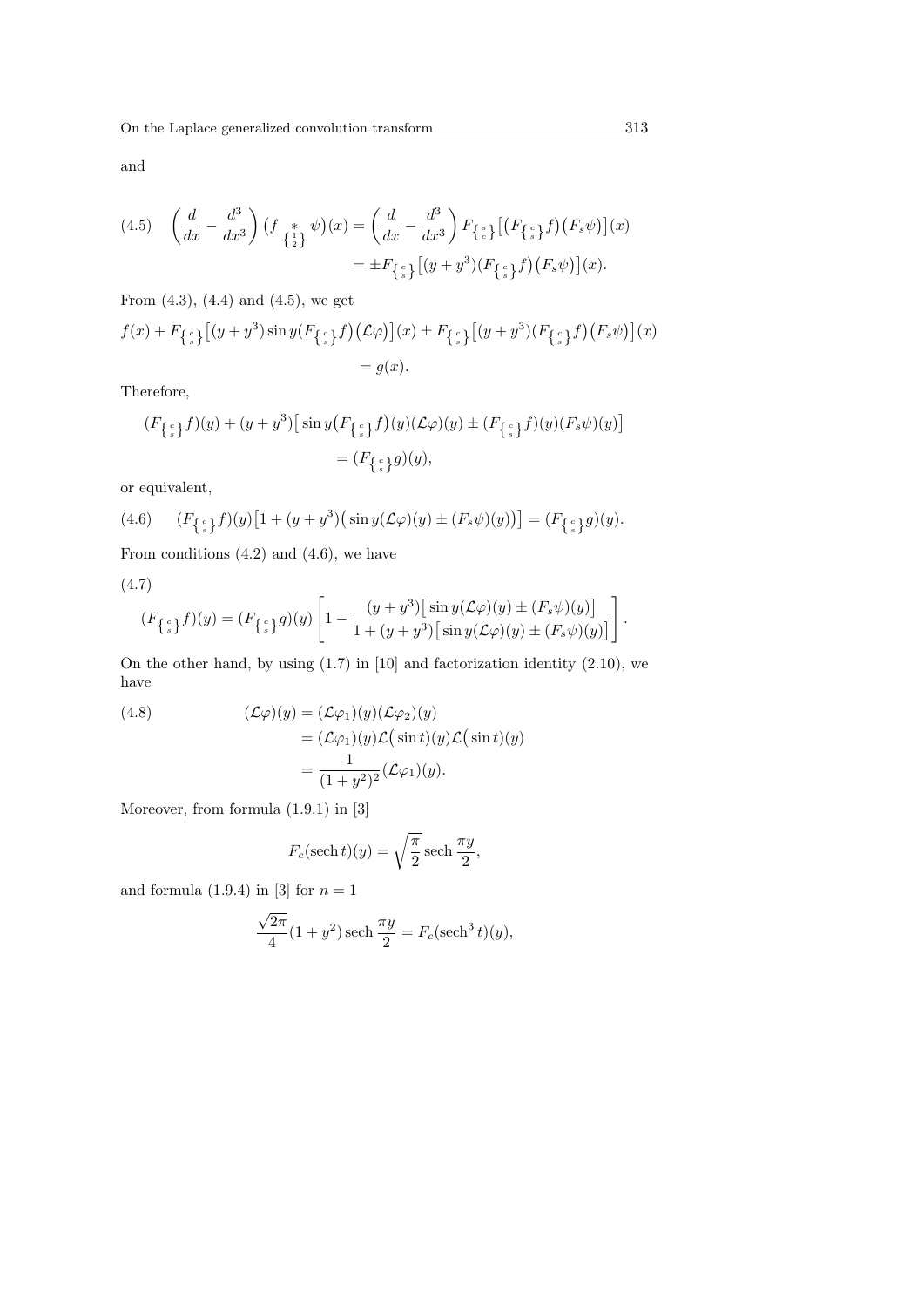combining with factorization identity (2.4), we have

(4.9) 
$$
(F_s \psi)(y) = F_c(\operatorname{sech} t)(y)(F_s \psi_1)(y) = \frac{2}{1+y^2} F_c(\operatorname{sech}^3 t)(y)(F_s \psi_1)(y).
$$

From  $(4.8)$  and  $(4.9)$ , we have

$$
(y + y3) \left[ \sin y(\mathcal{L}\varphi)(y) \pm (F_s \psi)(y) \right]
$$
  
= 
$$
\sin y \frac{y}{1 + y^2} (\mathcal{L}\varphi_1)(y) \pm 2y F_c (\mathrm{sech}^3 t) (F_s \psi_1)(y).
$$

Then, since by the formula (2*.*13*.*6) in [5]

$$
(F_s e^{-t})(y) = \frac{y}{1 + y^2},
$$

and by using partial integration, we easily prove the following formula

$$
yF_c(\mathrm{sech}^3 t)(y) = -3F_s(\sinh t \mathrm{sech}^4 t)(y),
$$

combining with factorization identities (3.3), (2.7), we have

(4.10) 
$$
(y + y^3) \left[ \sin y(\mathcal{L}\varphi)(y) \pm (F_s \psi)(y) \right]
$$

$$
= \sqrt{\frac{\pi}{2}} \sin y(F_s e^{-t})(y)(\mathcal{L}\varphi_1)(y) \mp 6F_s(\sinh t \operatorname{sech}^4 t)(F_s \psi_1)(y)
$$

$$
= \sqrt{\frac{\pi}{2}} F_c(e^{-t \frac{\gamma}{4}} \varphi_1)_2(y) \mp 6F_c((\sinh t \operatorname{sech}^4 t) * \psi_1)(y)
$$

$$
= F_c \left[ \sqrt{\frac{\pi}{2}} (e^{-t \frac{\gamma}{4}} \varphi_1)_2 \mp 6(\sinh t \operatorname{sech}^4 t) * \psi_1 \right](y) \in L_2(\mathbb{R}_+).
$$

From (4.10), conditions (4.2) and Wiener-Levy theorem in [16], there exists a function  $q(x) \in L_2(\mathbb{R}_+)$  such that

(4.11) 
$$
(F_c q)(y) = \frac{(y+y^3) [\sin y(\mathcal{L}\varphi)(y) \pm (F_s \psi)(y)]}{1 + (y+y^3) [\sin y(\mathcal{L}\varphi)(y) \pm (F_s \psi)(y)]}.
$$

From  $(4.7)$ ,  $(4.11)$  and ussing factorization identities  $(2.4)$ ,  $(2.9)$ , we have

$$
(F_{\{e\}\{g\}}f)(y) = (F_{\{e\}\{g\}}g)(y) - (F_{\{e\}\{g\}}g)(y)(F_c q)(y)
$$

$$
= (F_{\{e\}\{g\}}g)(y) - F_{\{e\}\{g\}}(q_{\{\frac{k}{F_1}\}}g)(y).
$$

Therefore,

$$
f(x) = g(x) - \left(q_{\{F_c}{F_c}\atop{1}{f(x)\in L_2(\mathbb{R}_+)}} g\right)(x), \ f(x) \in L_2(\mathbb{R}_+).
$$

The proof is complete.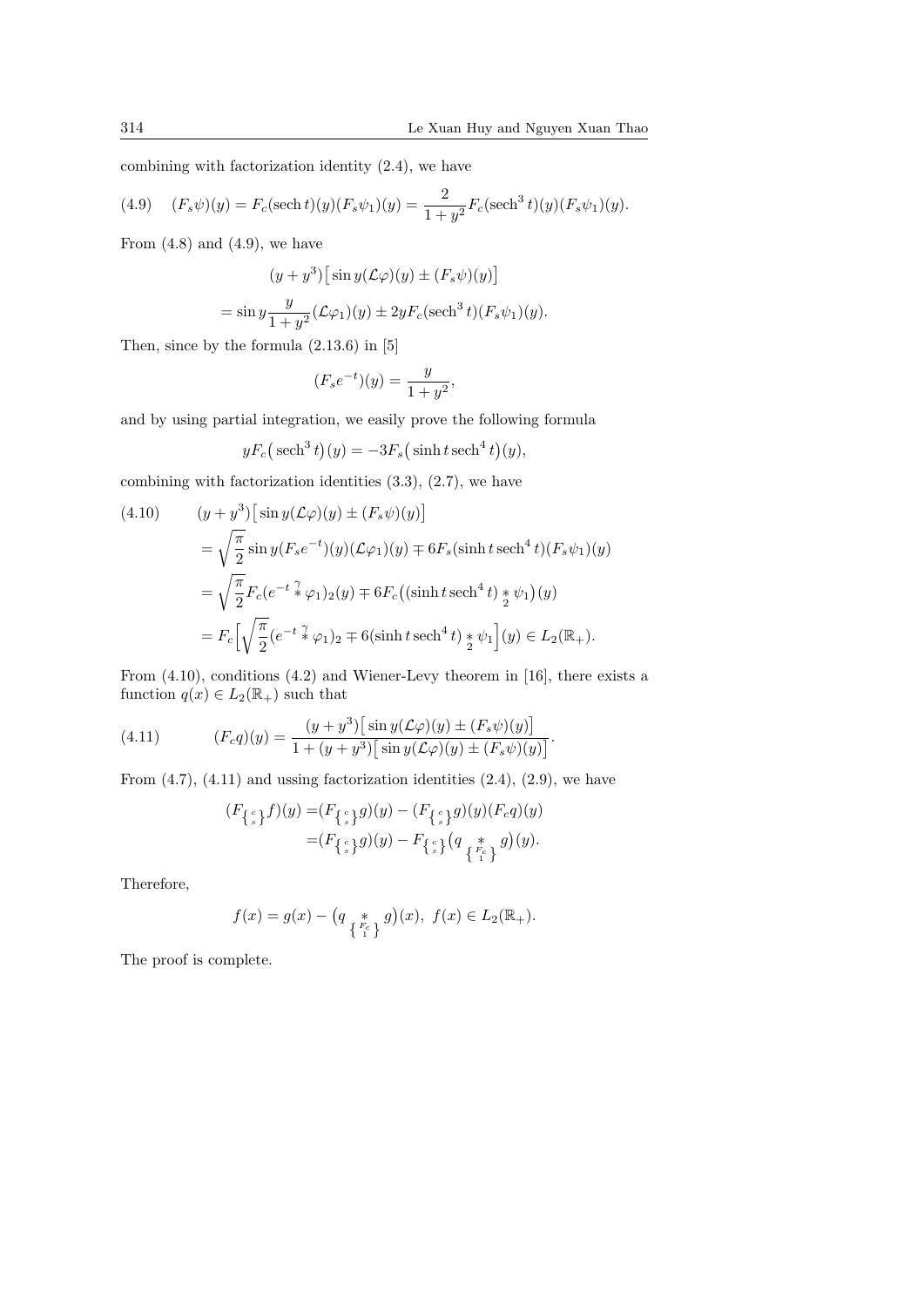#### **References**

- [1] **Al-Musallam, F. and V.K. Tuan,** A class of convolution transformations, *Fractional Calculus and Applied Analysis*, **3** (3) (2000), 303-314.
- [2] **Al-Musallam, F. and V.K. Tuan,** Integral transforms related to a generalized convolution, *Results Math.,* **38** (3-4) (2000), 197-208.
- [3] **Beteman, H. and A. Erdelyi,** *Table of Integral Transforms*, McGraw-Hill Book Company, Inc., New York - Toronto, 1954.
- [4] **Britvina, L.E.,** A class of integral transforms related to the Fourier cosine convolution, *Int. Trans. and Spec. Func.*, **16** (5-6) (2005), 379-389.
- [5] **Debnath, L. and D. Bhatta,** *Integral Transforms and Their Applications*, Chapman and Hall/CRC, Boca Raton, 2007.
- [6] **Fujiwara, T. Matsuura T., S. Saitoh and Y. Sawano,** Numerical real inversion of the Laplace transform by using a high-accuracy numerical method, *Further Progress in Analysis*, World Sci. Publ., Hackensack, NJ, 2009, 574-583.
- [7] **Hong, N.T., T. Tuan and N.X. Thao,** On the Fourier cosine-Kontorovich-Lebedev generalized convolution transforms, *Applications of Mathematics*, **58** (4) (2013), 473-486.
- [8] **Kakichev, V.A., N.X. Thao and V.K. Tuan,** On the generalized convolutions for Fourier cosine and sine transforms, *East-West Journal of Mathematics*, **1** (1) (1998), 85-90.
- [9] **Saitoh, S., V.K. Tuan and M. Yamamoto,** Reverse convolution inequalities and applications to inverse heat source problems, *J. of Ineq. in Pure and App. Math.*, **3** (5) (2002), 1-11.
- [10] **Schiff, J.L.,** *The Laplace Transforms: Theory and Applications*, Springer-Verlag New York, Inc., 1999.
- [11] **Sneddon, I.N.,** *Fourier Transforms*, McGray-Hill, New York, 1951.
- [12] **Titchmarsh, E.C.,** *Introduction to the Theory of Fourier Integrals*, Third edition. Chelsea Publishing Co., New York, 1986.
- [13] **Thao, N.X., V.K. Tuan and N.T. Hong,** A Fourier generalized convolution transform and applications to integral equations, *Fractional Calculus and Applied Analysis*, **15** (3) (2012), 493-508.
- [14] **Tuan, V.K.,** Integral transforms of Fourier cosine convolution type, *J. Math. Anal. Appl.*, **229** (1999), 519-529.
- [15] **Tuan, V.K. and T. Tuan**, A real-variable inverse formula for the Laplace transform, *Int. Trans. and Spec. Func.*, **23** (8) (2012), 551-555.